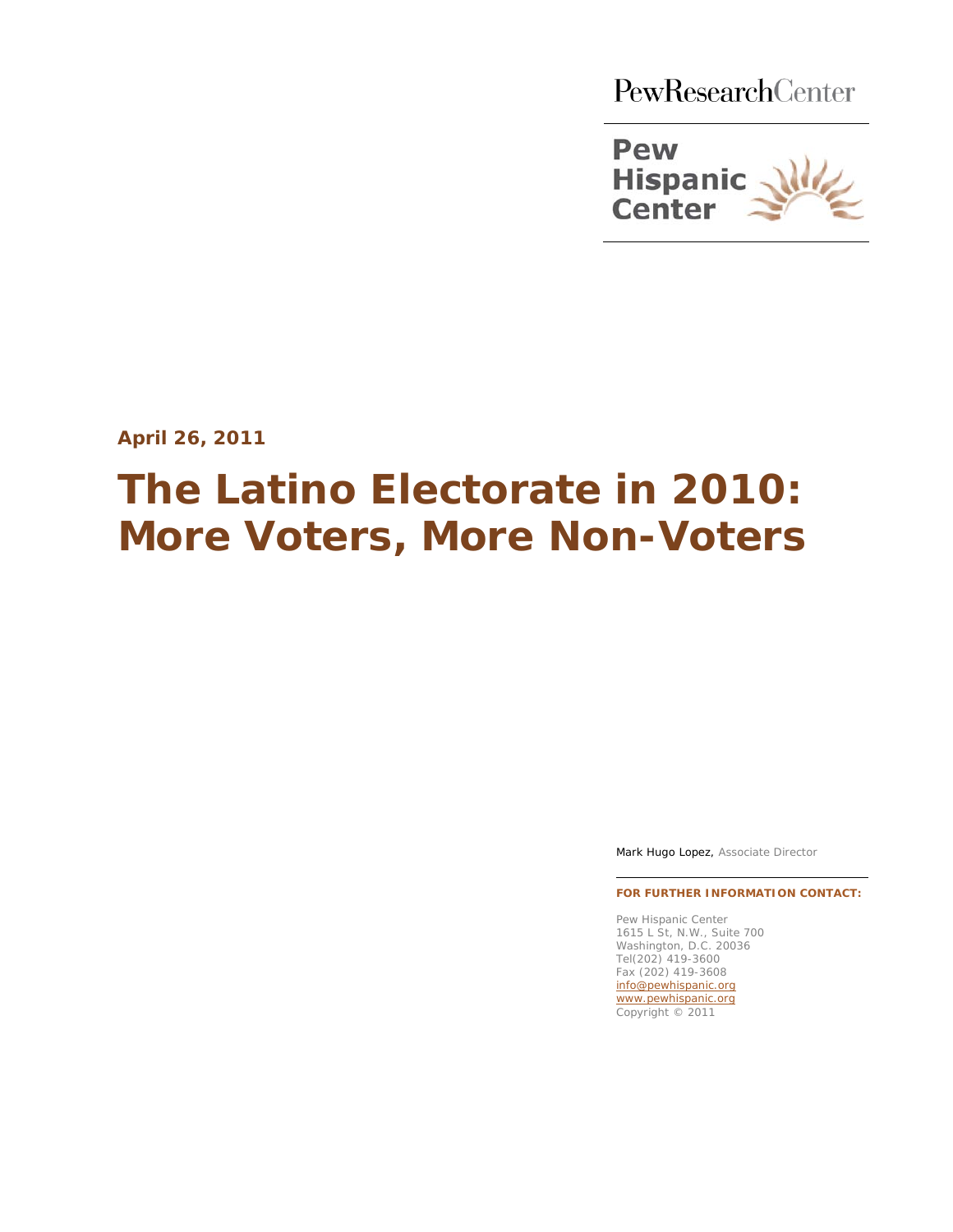#### **About the Pew Hispanic Center**

The Pew Hispanic Center is a nonpartisan research organization that seeks to improve public understanding of the diverse Hispanic population in the United States and to chronicle Latinos' growing impact on the nation. It does not take positions on policy issues. The Center is part of the Pew Research Center, a nonpartisan "fact tank" based in Washington, D.C., and it is funded by The Pew Charitable Trusts, a Philadelphia-based public charity. All of the Center's reports are available at www.pewhispanic.org.

#### The staff of the Pew Hispanic Center is:

| Paul Taylor, Director                           |                                       |
|-------------------------------------------------|---------------------------------------|
| Rakesh Kochhar, Associate Director for Research | Mark Hugo Lopez, Associate Director   |
| Richard Fry, Senior Research Associate          | Jeffrey S. Passel, Senior Demographer |
| Gretchen Livingston, Senior Researcher          | Gabriel Velasco, Research Analyst     |
| Daniel Dockterman, Research Assistant           | Mary Seaborn, Administrative Manager  |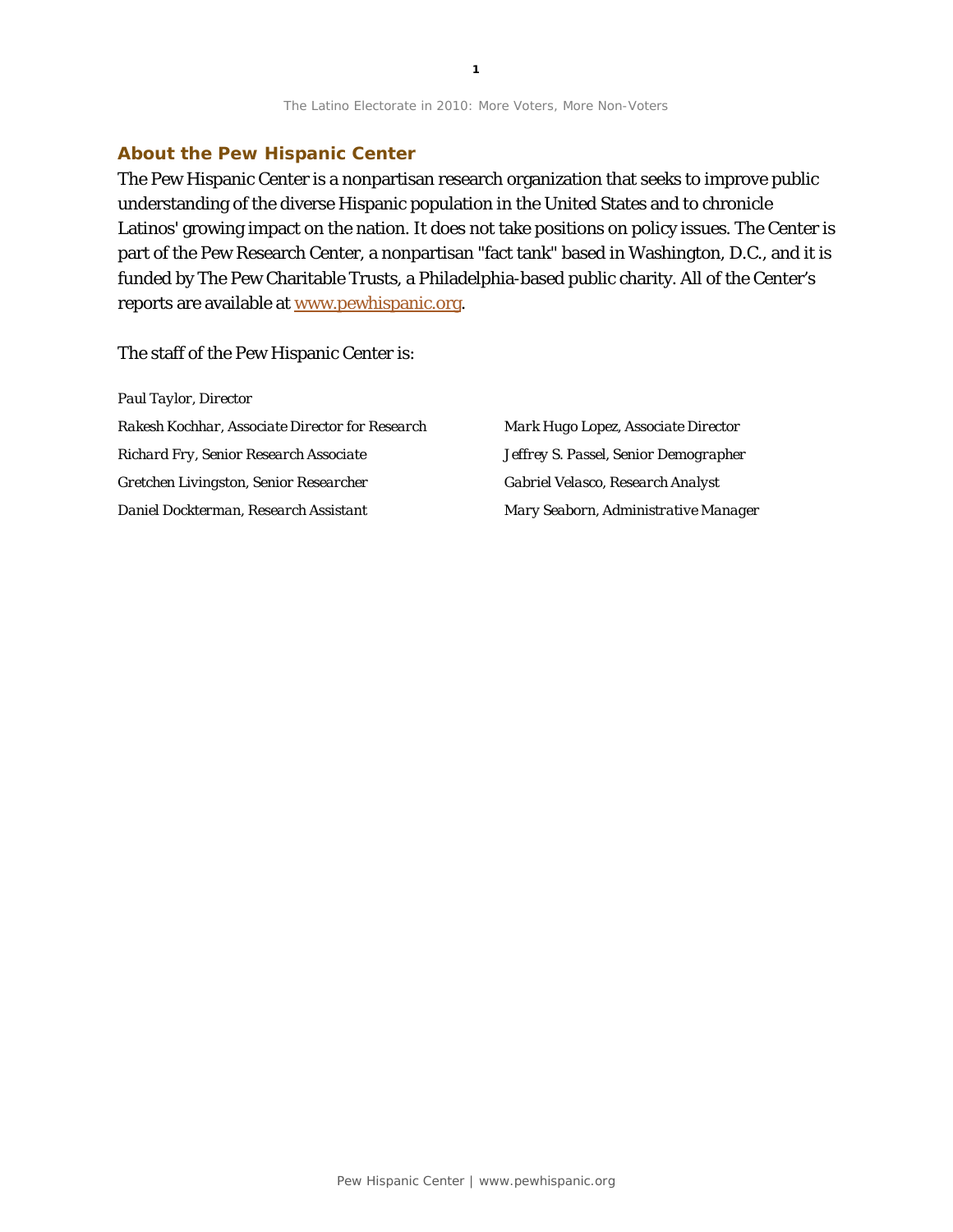#### **About this Report**

This report summarizes the participation of voters in the 2010 midterm election and follows reports from the Pew Hispanic Center on Latino public opinion about the election (Lopez, [2010a\)](http://pewhispanic.org/reports/report.php?ReportID=127) and on the Latino vote [\(Lopez, 2010b\)](http://pewhispanic.org/reports/report.php?ReportID=130). Its appendix contains tables and figures about the electorate in 2010, with a focus on Latinos.

The data for this report are derived from the November Voting and Registration Supplement of the Current Population Survey (CPS). The CPS is a monthly survey of about 55,000 households conducted by the Census Bureau for the Bureau of Labor Statistics. It is representative of the non-institutionalized population of the U.S. It does not include data on the voting behavior of enlisted military personnel and those who are institutionalized. The November Voting and Registration Supplement is one of the richest sources of information available about the characteristics of voters. It is conducted after Election Day and relies on survey respondent self-reports of voting and voter registration.

#### **About the Author**

Mark Hugo Lopez is the associate director of the Pew Hispanic Center. Prior to joining the Center, Lopez was research director of the Center for Information and Research on Civic Learning and Engagement as well as a research assistant professor at the University of Maryland's School of Public Policy. His areas of expertise include Latino youth, crime, labor economics, civic engagement and voting behavior. He received his Ph.D. in economics from Princeton University.

#### **Acknowledgements**

The author thanks Paul Taylor for editorial guidance. Paul Taylor, Rakesh Kochhar and Scott Keeter provided comments. Gabriel Velasco provided outstanding support for the production of the report. Daniel Dockterman checked numbers in the report. Molly Rohal was the copy editor.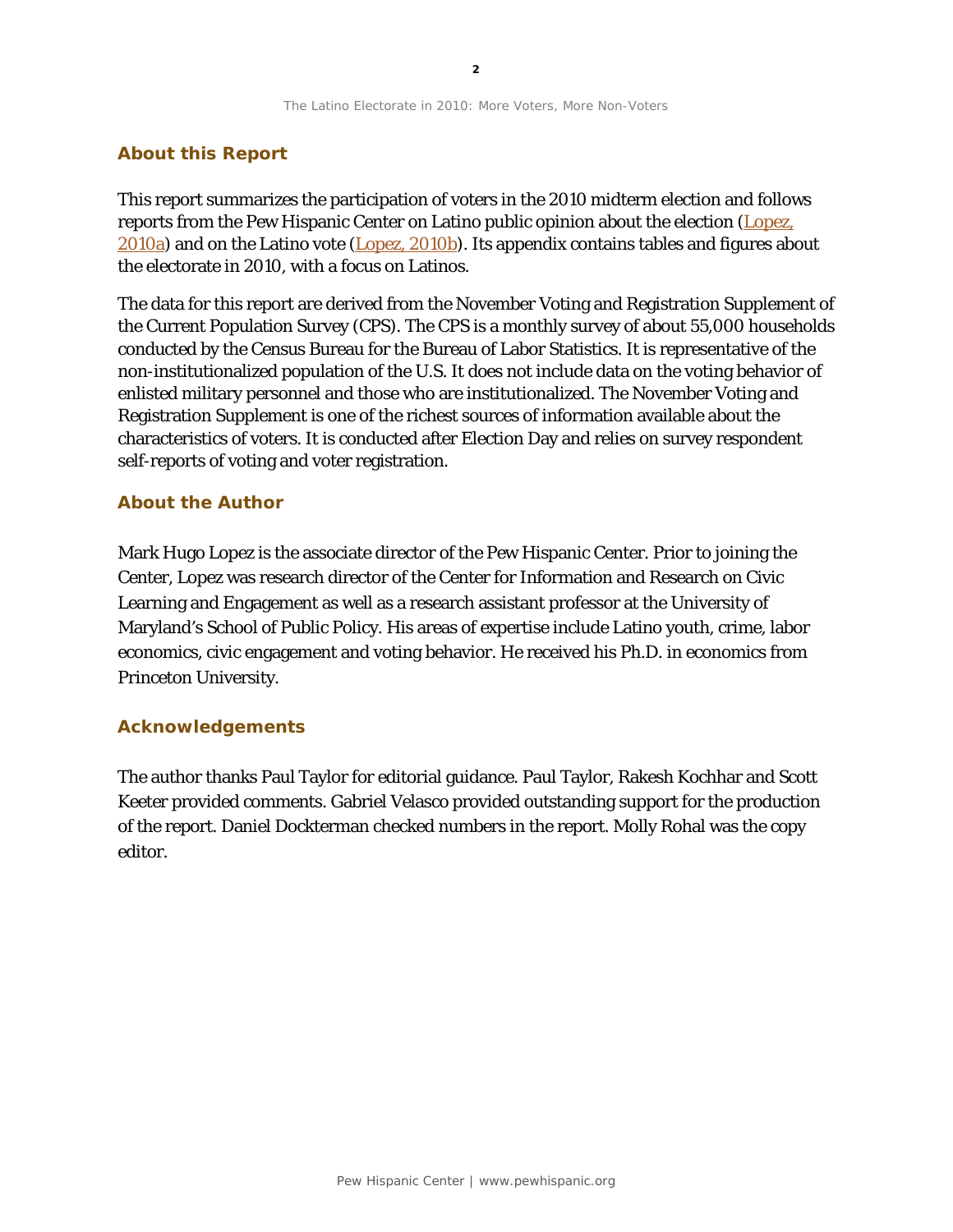## Table of Contents

| About the Pew Hispanic Center  | 1              |
|--------------------------------|----------------|
| About this Report              | 2              |
| About the Author               | $\overline{2}$ |
| Acknowledgments                | $\overline{2}$ |
| The 2010 Latino Electorate     | 4              |
| Dissecting the 2010 Electorate | 7              |
| References                     | 11             |
| Appendix                       | 12             |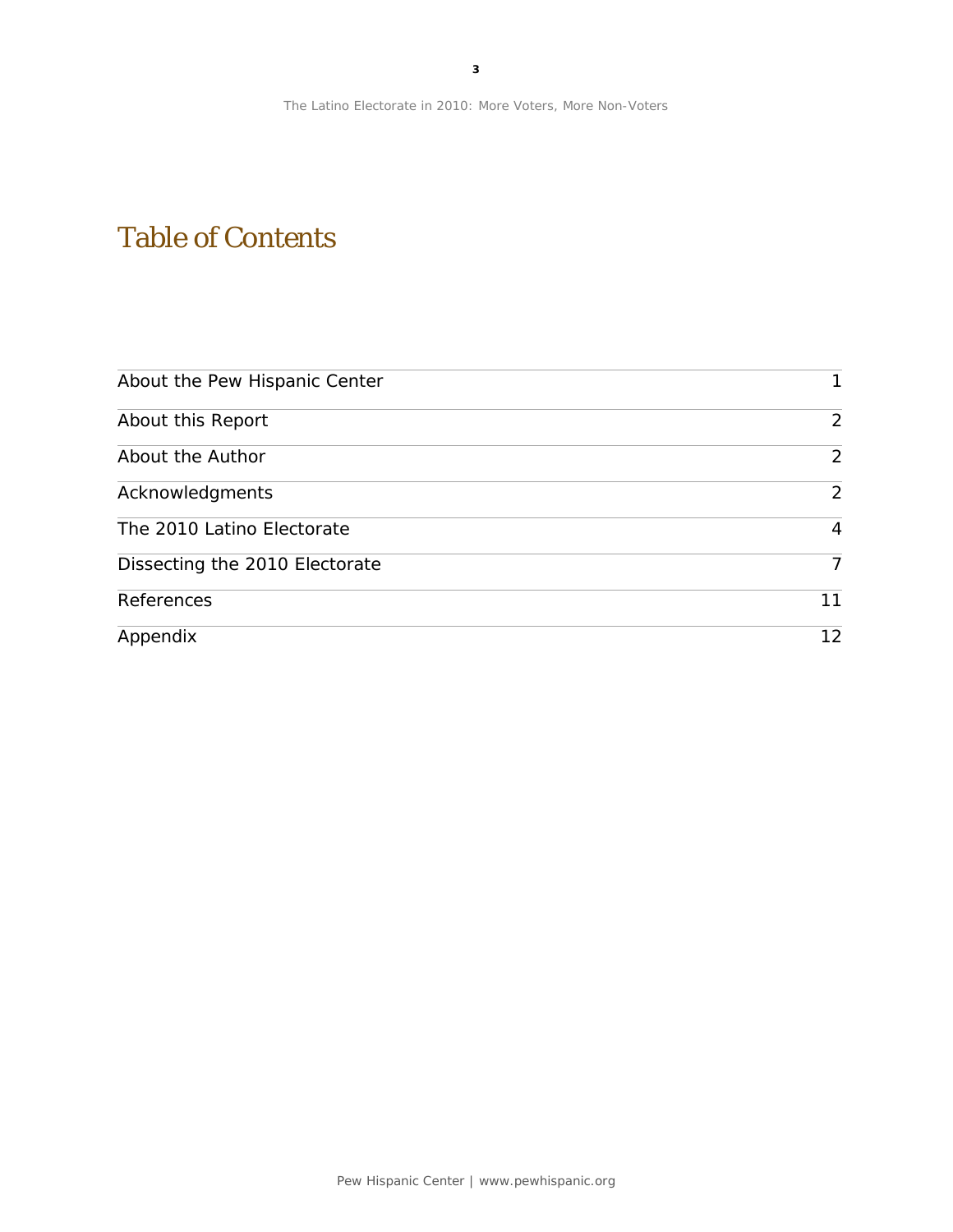### The 2010 Latino Electorate

More than 6.6 million Latinos voted in last year's election—a record for a midterm according to an analysis of new Census Bureau data by the Pew Hispanic Center, a project of the Pew Research Center. Latinos also were a larger share of the electorate in 2010 than in any previous midterm election, representing 6.9% of all voters, up from 5.8% in 2006.[1](#page-4-0)

Rapid population growth has helped fuel Latinos' increasing electoral participation. According to the Census Bureau, 50.5 million Hispanics were counted by the 2010 Census, up from 35.3 million in 2000 [\(Passel, Cohn](http://pewhispanic.org/reports/report.php?ReportID=140)  [and Lopez, 2011\)](http://pewhispanic.org/reports/report.php?ReportID=140). Over the same decade, the number of Latino eligible voters—adults who are U.S. citizens—also increased, from 13.2 million in 2000 to 21.3 million in 2010.

However, even though more Latinos than ever are participating in the nation's elections, their representation among the electorate remains below their representation in the general population. In 2010, 16.3% of the nation's population was Latino, but only 10.1% of eligible voters and fewer than 7% of voters were Latino.

This gap is driven by two demographic factors—youth and non-citizenship. More than one third of Latinos (34.9%) are younger than the voting age of 18, a share greater than that of any other group. And an additional 22.4%

l

#### Figure 1 **Latino Participation in Midterm Elections, 1986-2010**



Source: Pew Research Center tabulations from the Current Population Survey, November Supplements

PEW RESEARCH CENTER

#### Figure 2 **Eligible Voters as a Share of Total Population for Major Racial and Ethnic Groups, 2010** *(%)*



Note: White, black and Asian populations include only non-Hispanics who reported a single race. Native Americans and mixed-race groups not shown.

Source: Pew Research Center tabulations from the 2010 Current Population Survey, November Supplement

<span id="page-4-0"></span><sup>&</sup>lt;sup>1</sup> The terms "Latino" and "Hispanic" are used interchangeably in this report.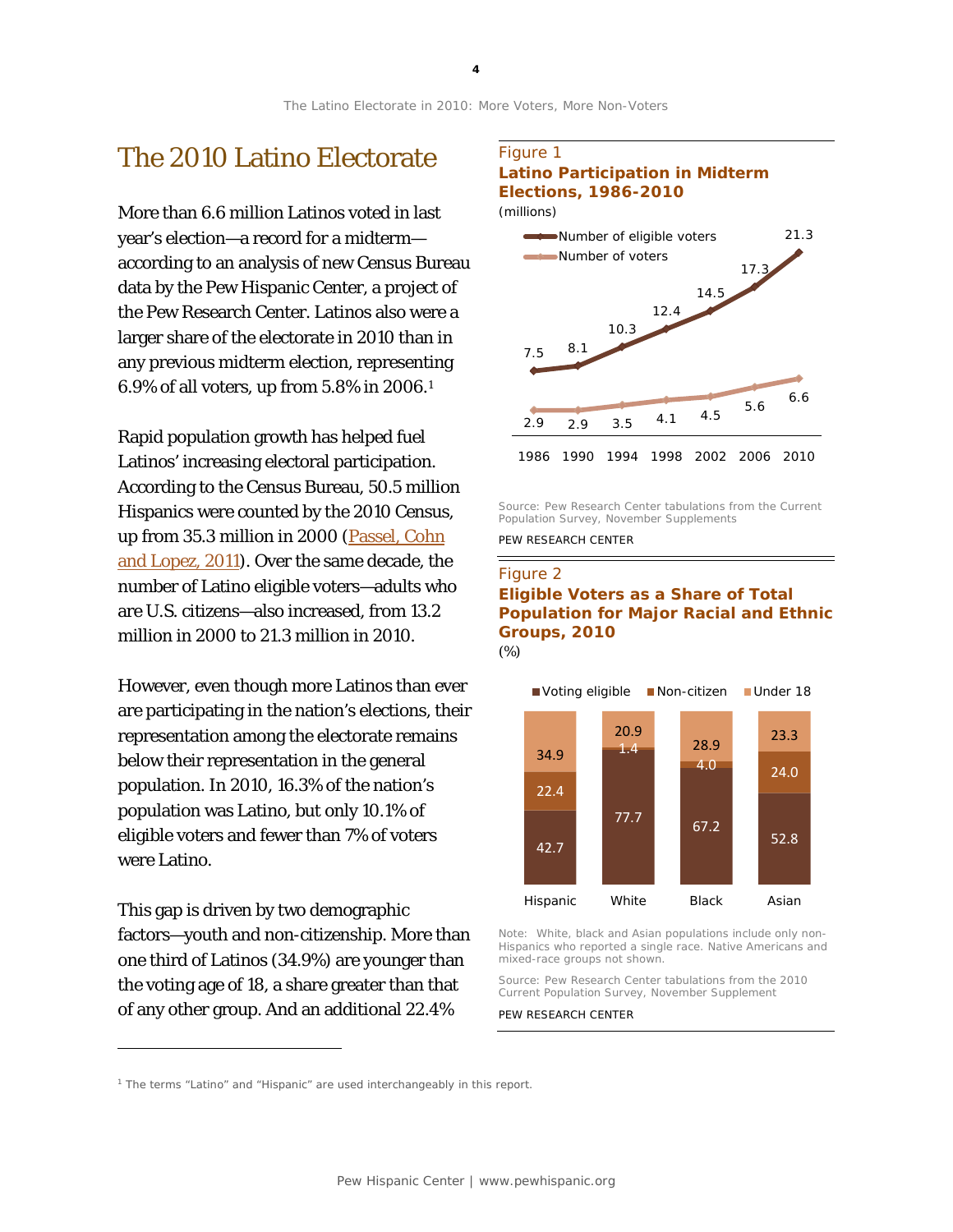Yet, even among eligible voters, Latino participation rates have lagged behind that of other groups in recent elections. In 2010, 31.2% of Latino eligible voters say they voted, while nearly half (48.6%) of white eligible voters and 44.0% of black eligible voters said the same. This gap in participation—17.4 percentage points between Latinos and whites—has persisted in recent midterm election years, though it is down from a record 19.3 percentage points in 2006. A similar gap in voter turnout rates between Latinos and whites exists in presidential election years as well [\(Lopez and Taylor, 2009\)](http://pewhispanic.org/reports/report.php?ReportID=108).

between 2006 and 2010.

1

#### Table 1 **Change in Voter Turnout Rates**  *(% among eligible voters)* Change

|                 |      |      | "         |
|-----------------|------|------|-----------|
|                 | 2010 | 2006 | (%points) |
| All             | 45.5 | 47.8 | $-2.3$    |
| White           | 48.6 | 51.6 | $-3.0$    |
| <b>Black</b>    | 44.0 | 41.3 | $+2.7$    |
| <b>Hispanic</b> | 31.2 | 32.3 | $-1.1$    |
| Asian           | 31.0 | 32.1 | $-1.1$    |
|                 |      |      |           |

Note: White, black and Asian populations include only non-Hispanics who reported a single race. Native Americans and mixed-race groups not shown.

Source: Pew Research Center tabulations from the Current Population Survey, November Supplements

PEW RESEARCH CENTER

Latino voter turnout rates lag other groups partly because of the large share of Latino eligible voters that are under 30. In 2010, 31.3% of Latino eligible voters were ages 18 to 29, while 19.2% of white, 25.6% of black and 20.7% of Asian eligible voters were under 30. Historically, young people have voted at lower rates than older eligible voters. And among young voters, Latinos have had some of the lowest voter participation rates—in 2010 just 17.6% of young Latino eligible voters voted (Center for Information & Research on Civic Learning and [Engagement, 2011\)](http://www.civicyouth.org/wp-content/uploads/2011/04/The-CPS-youth-vote-2010-FS.pdf?). In contrast, among Latino eligible voters ages 30 and older, the voter turnout rate was higher—37.4% in 2010. However, among older voters the gap in voter turnout rates between Latinos and whites—16.9 percentage points—is nearly as large as it is between all Latino eligible voters and all white eligible voters—17.4 percentage points.

The Latino Electorate in 2010: More Voters, More Non-Voters

are of voting age, but are not U.S. citizens. As a result, the share of the Latino population eligible to vote is smaller than it is among any other group. Just 42.7% of the nation's Latino population is eligible to vote, while more than three-in-four (77.7%) of whites<sup>2</sup>, two-thirds of blacks (67.2%) and more than half of Asians (52.8%) are eligible to vote. Even so, the number of Latino eligible voters will continue to grow in the coming decades as a steady stream of U.S.

<span id="page-5-0"></span><sup>&</sup>lt;sup>2</sup> In this report white, black and Asian populations include only non-Hispanics who reported a single race. Native Americans and mixed-race groups not shown. Hispanics can be of any race.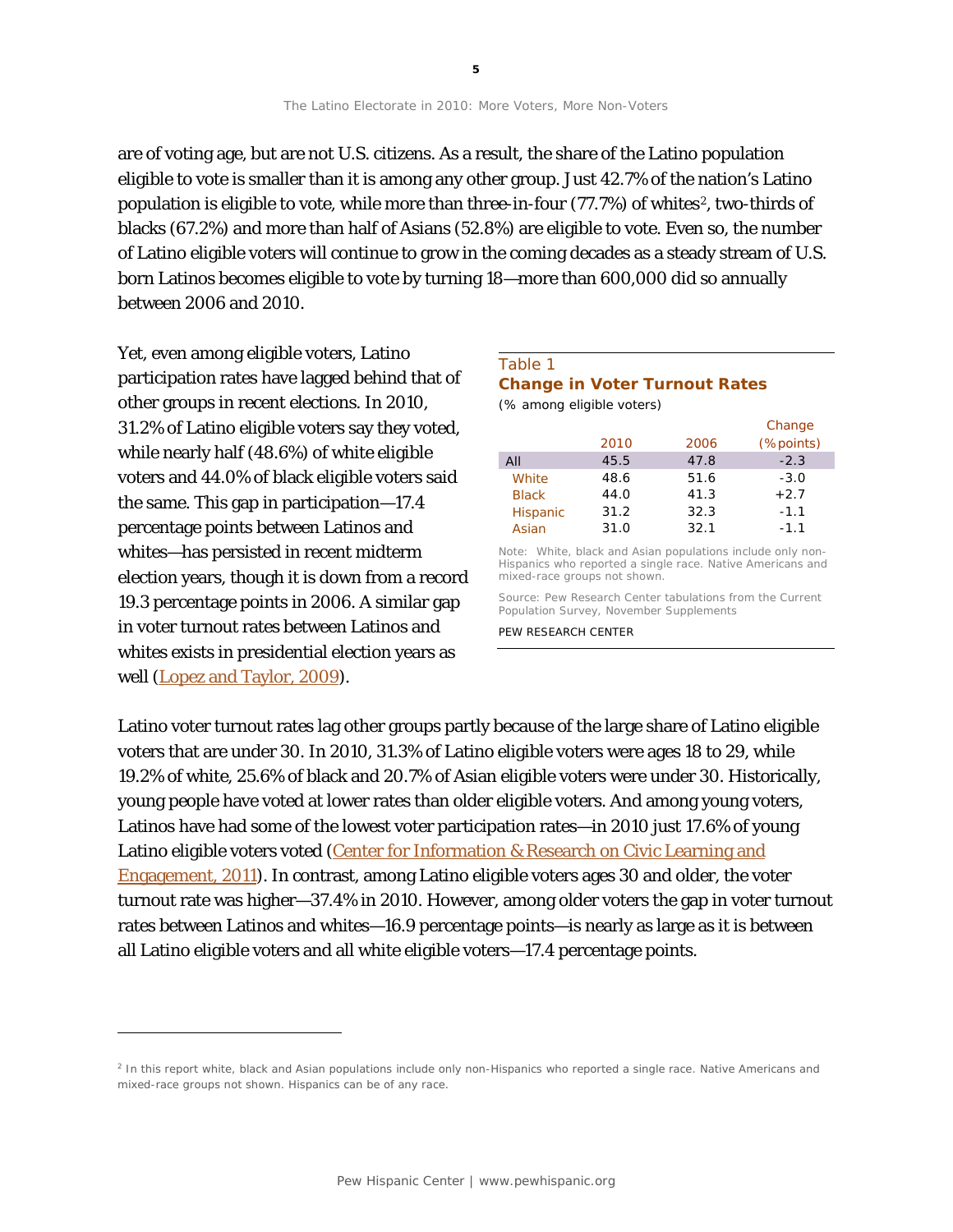The gap in voter participation between Latinos and others is also partly due to fast growth in the number of Latinos who do not vote but are eligible to do so. Between 2006 and 2010 the number of Latino voters increased by 18.8%, but the number of Latino non-voters increased more rapidly, by 25.0%.

Just as with other populations, differences in voter turnout rates exist among Latino eligible voters. In 2010, Latino college graduates had the highest voter turnout rate (50.3%) among Latino eligible voters, while young Latinos ages 18 to 29 had the lowest (17.6%). Differences in participation rates also exist by country of origin. Nearly half (49.3%) of Cuban-origin Latinos voted in 2010 compared with 29.6% of Puerto Rican-origin Latinos and 28.7% of Mexican-origin Latinos. Similarly, a greater share of naturalized foreign-born Latinos than native-born Latinos voted— 36.6% versus 29.2%.

#### **Terminology**

Voting Age Population: Persons ages 18 and older. Voting Eligible Population: Persons ages 18 and older who are U.S. citizens. Registered Voter Population: Persons who say they

were registered to vote in the 2010 election. Voter Population or Voter Turnout: Persons who say they voted in the November 2010 election. Voter Turnout Rate: Share of the voting eligible population who say they voted.

#### Figure 10

#### **Voter Turnout Rates Among Latino Eligible Voters, 2010**

*(%)*



Source: Pew Research Center tabulations from the Current Population Survey, November Supplements data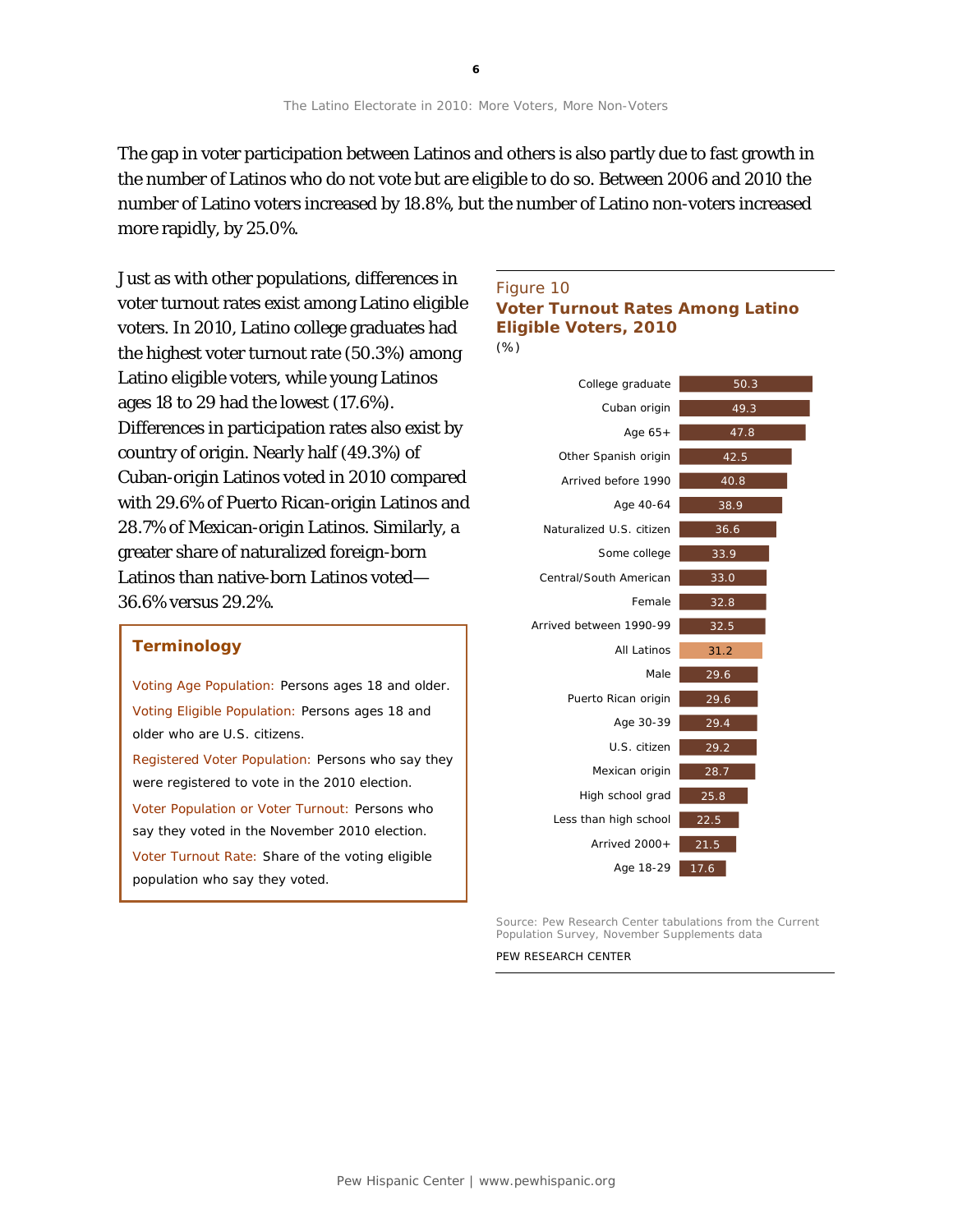## Dissecting the 2010 Electorate

The electorate in last year's midterm election was the most racially and ethnically diverse midterm electorate ever. Of the nation's 96 million voters $^3$  $^3$  in 2010, non-whites made up a years (<u>[Lopez and Taylor, 2009](http://pewhispanic.org/reports/report.php?ReportID=108)</u>) record 22.5%, up from 19.6% of all voters in 2006. This matches a pattern of growing diversity observed in presidential election

This growth in diversity among the nation's midterm electorate reflects population growth and increased participation among minority groups, but also reflects a decline in participation among whites. There were some 2.9 million fewer white voters in 2010 than in 2006. In contrast, there were 1.1 million more black voters in 2010 than in 2006, along with one million more Latino voters and 200,000 more Asian voters.

#### Voter Turnout Rates

1

When it comes to participation rates, a greater

#### Figure 4 **Reported Number of Votes Cast, 2010 and 2006**

*(millions)*



Note: White, black and Asian populations include only non-Hispanics who reported a single race. Native Americans and mixed-race groups not shown.

Source: Pew Research Center tabulations from the Current Population Survey, November Supplements

PEW RESEARCH CENTER

share of whites participated in the 2010 election than any other group, despite a decline in the number of white voters. Nearly half (48.6%) of all white eligible voters say they cast a vote in last year's election, while 44% of blacks, 31.2% of Hispanics and 31% of Asians voted.

Participation rates in midterm elections among all three of the nation's biggest minority groups have lagged those among whites. For blacks, this gap has narrowed—to 4.6 percentage points in 2010, down from a peak of 12 percentage points in 1994.[4](#page-7-1) However, the gap in

<span id="page-7-0"></span><sup>&</sup>lt;sup>3</sup> This estimate is from the Census Bureau's Current Population Survey November Voting and Registration Supplement. However, since it is based on self-reports of voting and voter registration, CPS estimates of voter turnout often exceed the number of votes tallied in the 50 states. In recent years, the gap between the number of voters estimated by the Current Population Survey's November Supplement and the actual tally of votes in presidential elections has declined ([Lopez and Taylor, 2009\)](http://pewhispanic.org/reports/report.php?ReportID=108). This year, though, more voters were estimated by the CPS than the number of votes counted. According to Michael McDonald of George Mason University, 90.7 million Americans voted in the November 2010 midterm elections

<span id="page-7-1"></span>[<sup>\(</sup>http://elections.gmu.edu/Turnout\\_2010G.html\)](http://elections.gmu.edu/Turnout_2010G.html), nearly 5 million fewer than estimated by the 2010 CPS November Supplement. In presidential years, black voter participation rates have also been rising. In 2008, 65.2% of black eligible voters cast a vote, while 66.1% of white eligible voters did the same. This gap, of less than a percentage point, is the smallest gap observed between black and white participation rates in presidential elections [\(Lopez and Taylor, 2009\)](http://pewhispanic.org/reports/report.php?ReportID=108).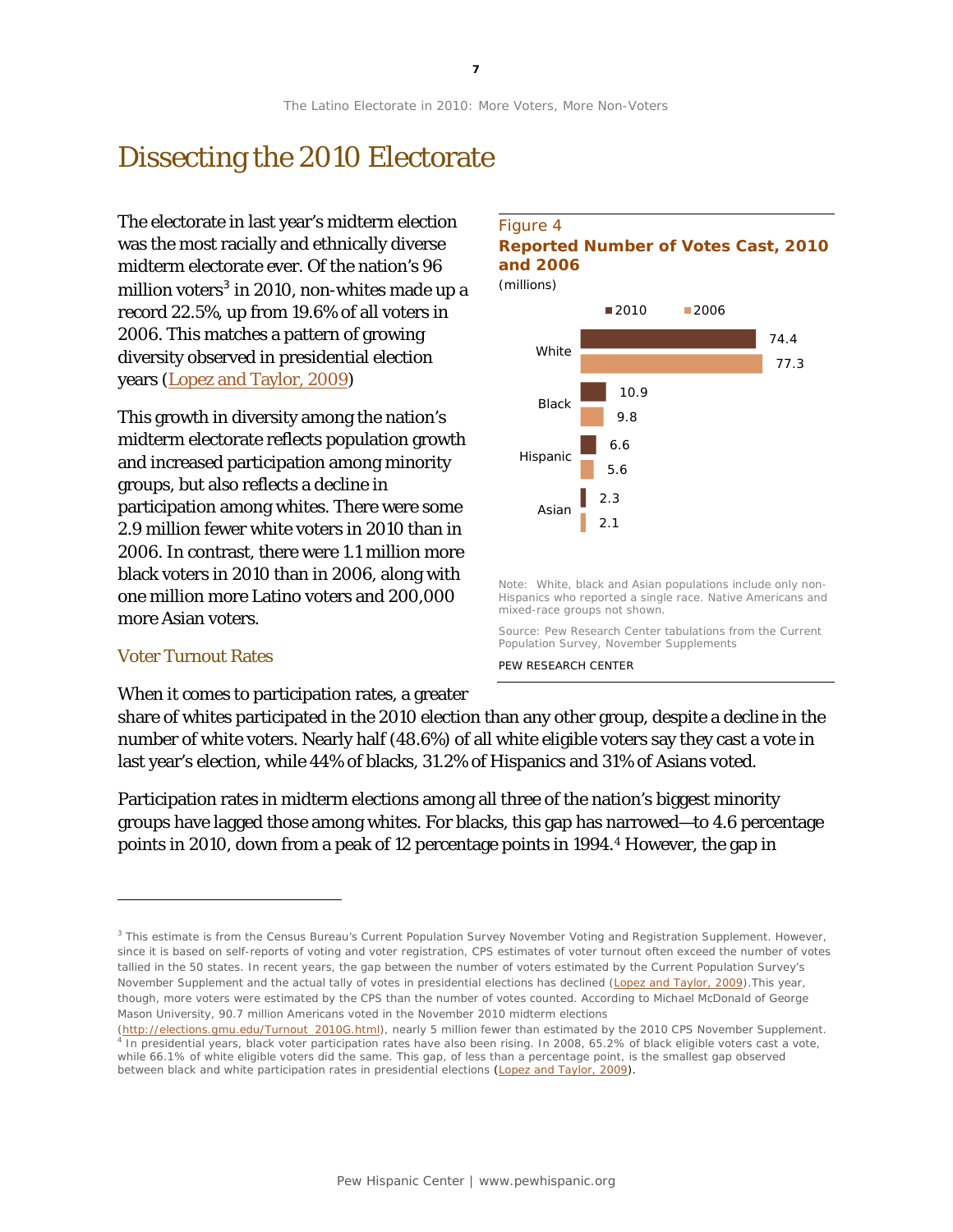participation rates between whites and Latinos (17.4 percentage points) and between whites and Asians (17.6 percentage points) has largely persisted in recent elections. And while the gap between whites and these two groups was smaller in 2010 than in 2006, much of that decline was due to falling participation rates among whites. Even so, participation rates among Latinos and Asians have also declined as the number of eligible voters has grown faster than the number of voters in each group.

Voter participation rates were higher among female eligible voters than among male eligible voters in 2010. Among women, 46.2% voted while among men, 44.8% voted. When examined by race and ethnicity, women had higher rates of participation than men in 2010 among black and Hispanic eligible voters, but not among Asians. This continues a pattern seen in recent elections of higher rates of electoral participation among women than among men. In the 2008 presidential election, 65.7% of women voted, while 61.5% of men did

#### Figure 5 **Voter Turnout Rates in Midterm Elections**

*(% of eligible voters)*



Note: White, black and Asian populations include only non-Hispanics who reported a single race. Native Americans and mixed-race groups not shown.

Source: Pew Research Center tabulations from the Current Population Survey, November Supplements

PEW RESEARCH CENTER

#### so [\(Lopez and Taylor,](http://pewhispanic.org/reports/report.php?ReportID=108)  [2009\)](http://pewhispanic.org/reports/report.php?ReportID=108).

Among young people ages 18 to 29, voter participation rates were highest among blacks. Some 27.5% of black, 24.9% of white, 17.7% of Asian, and 17.6% of Hispanic young people voted [\(Center for](http://www.civicyouth.org/wp-content/uploads/2011/04/The-CPS-youth-vote-2010-FS.pdf?)  [Information & Research](http://www.civicyouth.org/wp-content/uploads/2011/04/The-CPS-youth-vote-2010-FS.pdf?)  [on Civic Learning and](http://www.civicyouth.org/wp-content/uploads/2011/04/The-CPS-youth-vote-2010-FS.pdf?)  [Engagement, 2011\)](http://www.civicyouth.org/wp-content/uploads/2011/04/The-CPS-youth-vote-2010-FS.pdf?).

#### Table 2

#### **Voter Turnout Rate, by Race, Ethnicity and Gender** *(% among eligible voters)*

|              |      | <b>WOMEN</b> |               |      | <b>MEN</b> |           |
|--------------|------|--------------|---------------|------|------------|-----------|
|              |      |              | Change        |      |            | Change    |
|              | 2010 | 2006         | $(\%$ points) | 2010 | 2006       | (%points) |
| All          | 46.2 | 48.6         | $-2.4$        | 44.8 | 46.9       | $-2.1$    |
| White        | 48.9 | 52.1         | $-3.2$        | 48.3 | 51.1       | $-2.8$    |
| <b>Black</b> | 46.5 | 44.1         | $+2.4$        | 40.9 | 37.7       | $+3.2$    |
| Hispanic     | 32.8 | 33.5         | $-0.7$        | 29.6 | 31.0       | $-1.4$    |
| Asian        | 29.5 | 34.1         | $-4.6$        | 32.6 | 29.9       | $+2.7$    |

Note: White, black and Asian populations include only non-Hispanics who reported a single race. Native Americans and mixed-race groups not shown.

Source: Pew Research Center tabulations from the Current Population Survey, November Supplements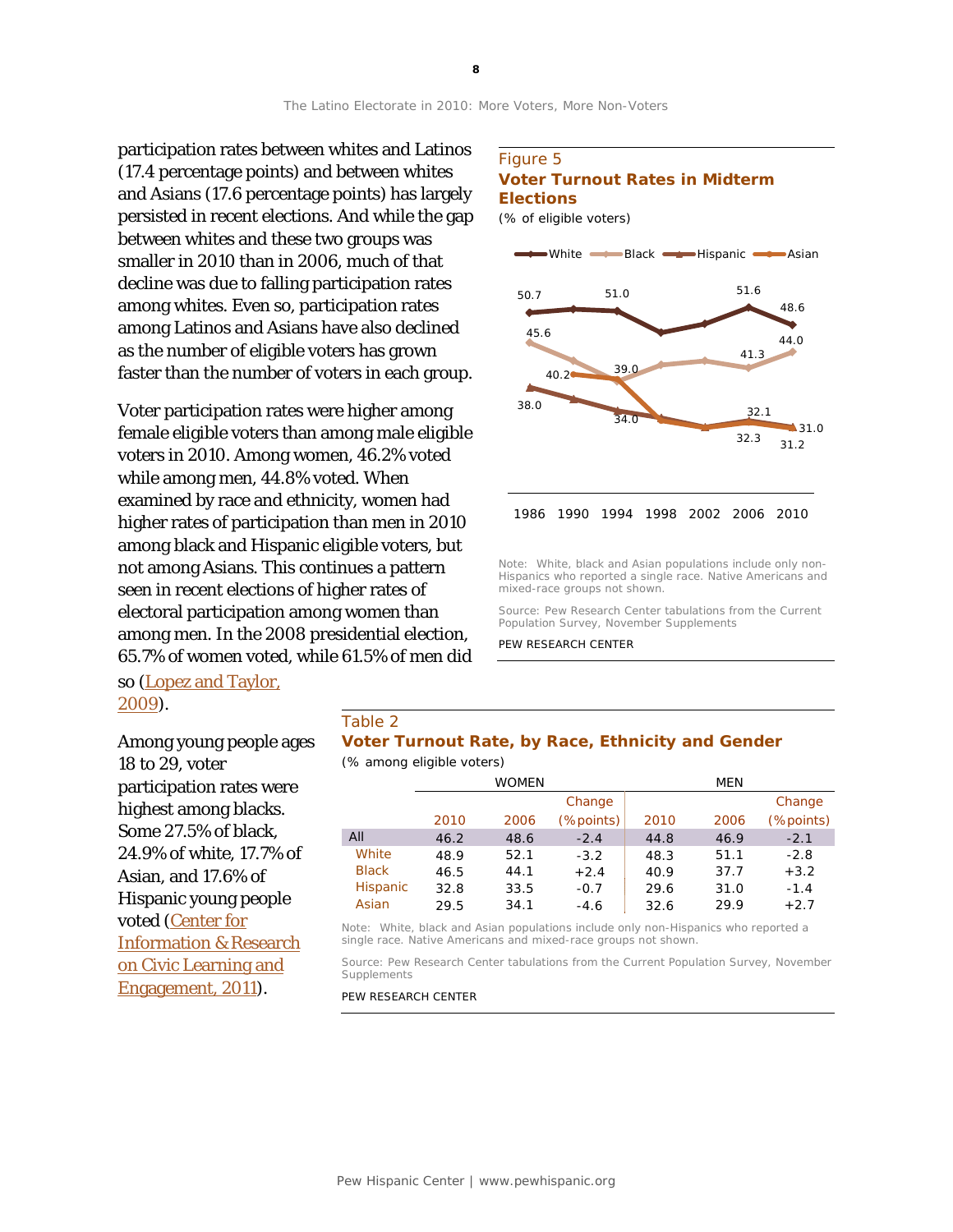#### Early Voting and Non-Voting

In recent election cycles, states have made it easier for citizens to cast a vote. From early voting to Election Day registration, potential voters do not necessarily have to show up at their polling place on Election Day to cast a vote.

According to Pew Hispanic Center tabulations, one-infour (24.9%) voters in 2010 took advantage of these opportunities, up from onein-five (18.5%) who did so in 2006. Among all major racial and ethnic voter groups, early voting rates were up.

The November Supplement

to the Current Population Survey asks those who were registered to vote but did not vote why they did not vote. Among all registered voters who did not vote, the single most common reason given was "too busy, conflicting work or school schedule." More than one-in-four (25.5%) of all registered voters who did not vote said this. The second most common reason given was "not interested, felt my vote wouldn't make a difference." Some 15.6%

#### Figure 7 **Early Voting by Race and Ethnicity** *(% among voters)*



Note: White, black and Asian populations include only non-Hispanics who reported a single race. Native Americans and mixed-race groups not shown.

Source: Pew Research Center tabulations from the Current Population Survey, November Supplements

PEW RESEARCH CENTER

#### Table 3 **Non Voting among Registered Voters, 2010**

*Question: "What was the main reason you did not vote?"* 

*(% among registered voters who did not vote)*

|                                                               | All  | <b>Hispanic</b> | White | <b>Black</b> | Asian |
|---------------------------------------------------------------|------|-----------------|-------|--------------|-------|
|                                                               |      |                 |       |              |       |
| Too busy, conflicting<br>work or school<br>schedule           | 25.5 | 25.8            | 25.2  | 23.2         | 37.4  |
| Not interested, felt<br>my vote wouldn't<br>make a difference | 15.6 | 14.9            | 16.0  | 15.2         | 11.9  |
| Illness or disability                                         | 10.8 | 8.7             | 10.8  | 13.4         | 7.6   |
| Out of town or away<br>from home                              | 8.8  | 7.0             | 9.3   | 6.9          | 9.8   |
| Didn't like<br>candidates or<br>campaign issues               | 8.2  | 7.2             | 9.1   | 4.7          | 5.2   |
| Forgot to vote                                                | 7.5  | 13.3            | 6.7   | 8.2          | 5.1   |

Note: White, black and Asian populations include only non-Hispanics who reported a single race. Native Americans and mixed-race groups not shown.

Source: Pew Research Center tabulations from the Current Population Survey, November Supplements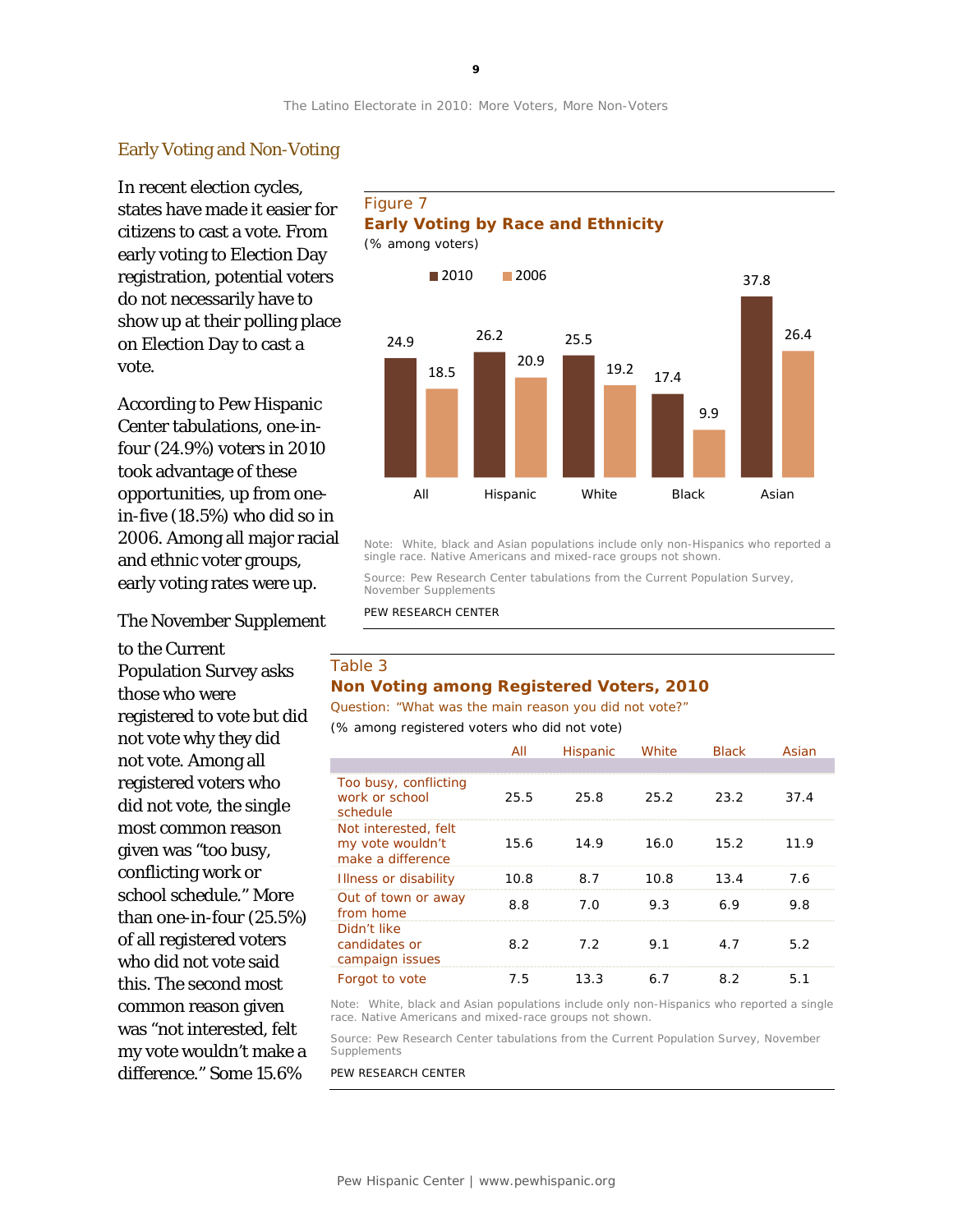of registered voters who did not vote cited this as a reason.

When examined by race and ethnicity, for all major groups, the number one reason given for not voting was "too busy, conflicting work or school schedule." This was highest among Asian registered voters who did not vote—some 37.4% cited this reason.

One other reason offered was "forgot to vote." Overall, 7.5% of all registered voters who did not vote cited this as the reason they did not vote. But among Latinos, nearly twice as many cited this reason—13.3%—making this the third most common answer given among them.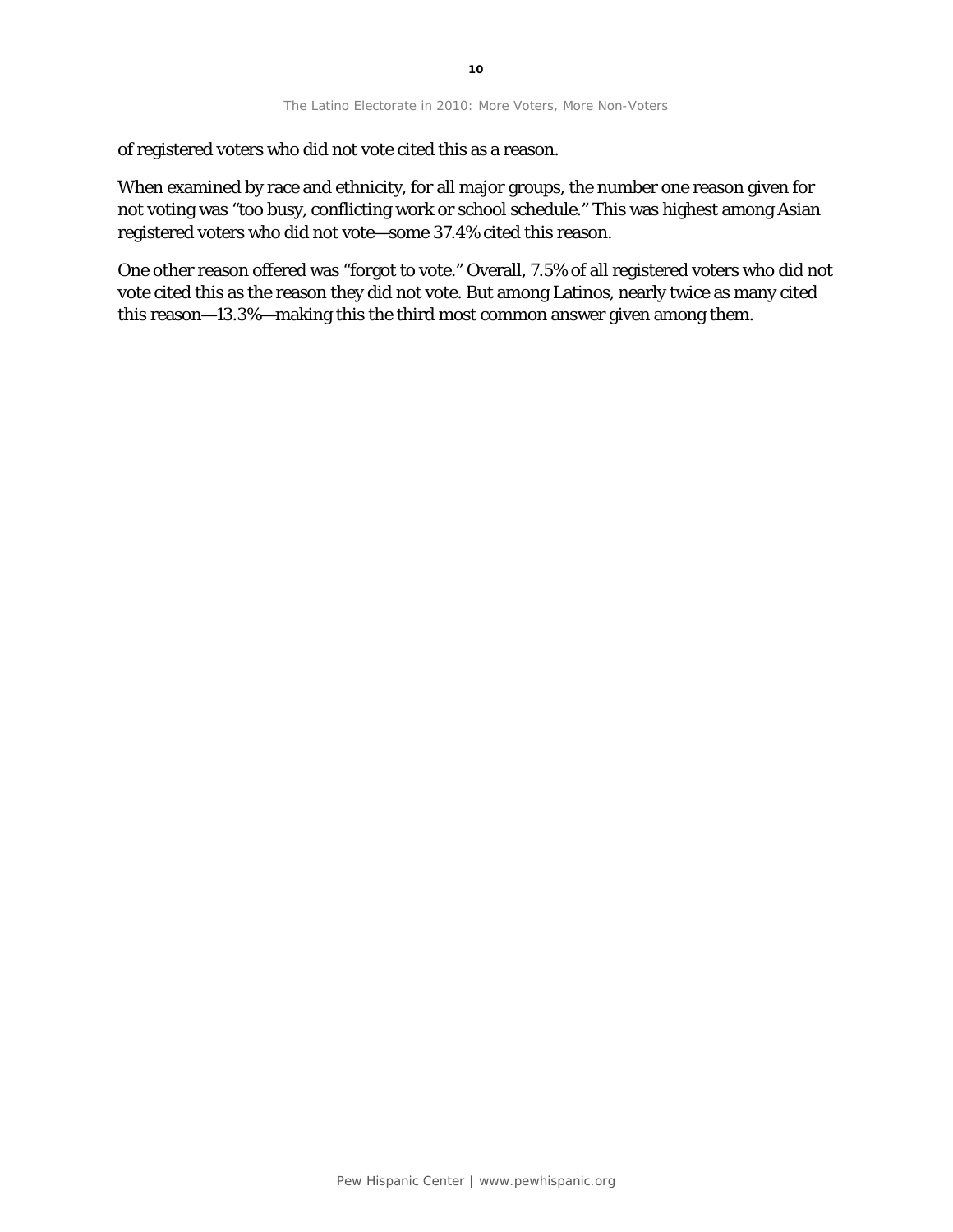## References

- Center for Information & Research on Civic Learning and Engagement. 2011. *The Youth Vote in 2010: Final Estimates Based on Census Data*. Medford, MA: CIRCLE, April. [http://www.civicyouth.org/wp-content/uploads/2011/04/The-CPS-youth-vote-2010-](http://www.civicyouth.org/wp-content/uploads/2011/04/The-CPS-youth-vote-2010-FS.pdf) [FS.pdf?](http://www.civicyouth.org/wp-content/uploads/2011/04/The-CPS-youth-vote-2010-FS.pdf)
- Lopez, Mark Hugo. 2011. *The 2010 Congressional Reapportionment and Latinos*. Washington, DC: Pew Hispanic Center, January. <http://pewhispanic.org/reports/report.php?ReportID=132>
- Lopez, Mark Hugo. 2010b. *The Latino Vote in the 2010 Elections*. Washington, DC: Pew Hispanic Center, November. <http://pewhispanic.org/reports/report.php?ReportID=130>
- Lopez, Mark Hugo. 2010a. *Latinos and the 2010 Elections: Strong Support for Democrats; Weak Voter Motivation*. Washington, DC: Pew Hispanic Center, October. <http://pewhispanic.org/reports/report.php?ReportID=127>
- Lopez, Mark Hugo and Paul Taylor. 2009. *Dissecting the 2008 Electorate: Most Diverse in U.S. History*. Washington, DC: Pew Hispanic Center, April. <http://pewhispanic.org/reports/report.php?ReportID=108>
- Passel, Jeffrey S., D'Vera Cohn, and Mark Hugo Lopez. 2011. *Hispanics Account for More than Half of Nation's Growth in Past Decade*. Washington, DC: Pew Hispanic Center, March.<http://pewhispanic.org/reports/report.php?ReportID=140>
- Pew Hispanic Center. 2011. *Statistical Portrait of Hispanics in the United States, 2009*. Washington, DC: Pew Hispanic Center, February. <http://pewhispanic.org/factsheets/factsheet.php?FactsheetID=70>
- Suro, Roberto, Richard Fry and Jeffrey S. Passel. 2005. *Hispanics and the 2004 Election: Population, Electorate and Voters*, Washington, DC: Pew Hispanic Center, June. <http://pewhispanic.org/reports/report.php?ReportID=48>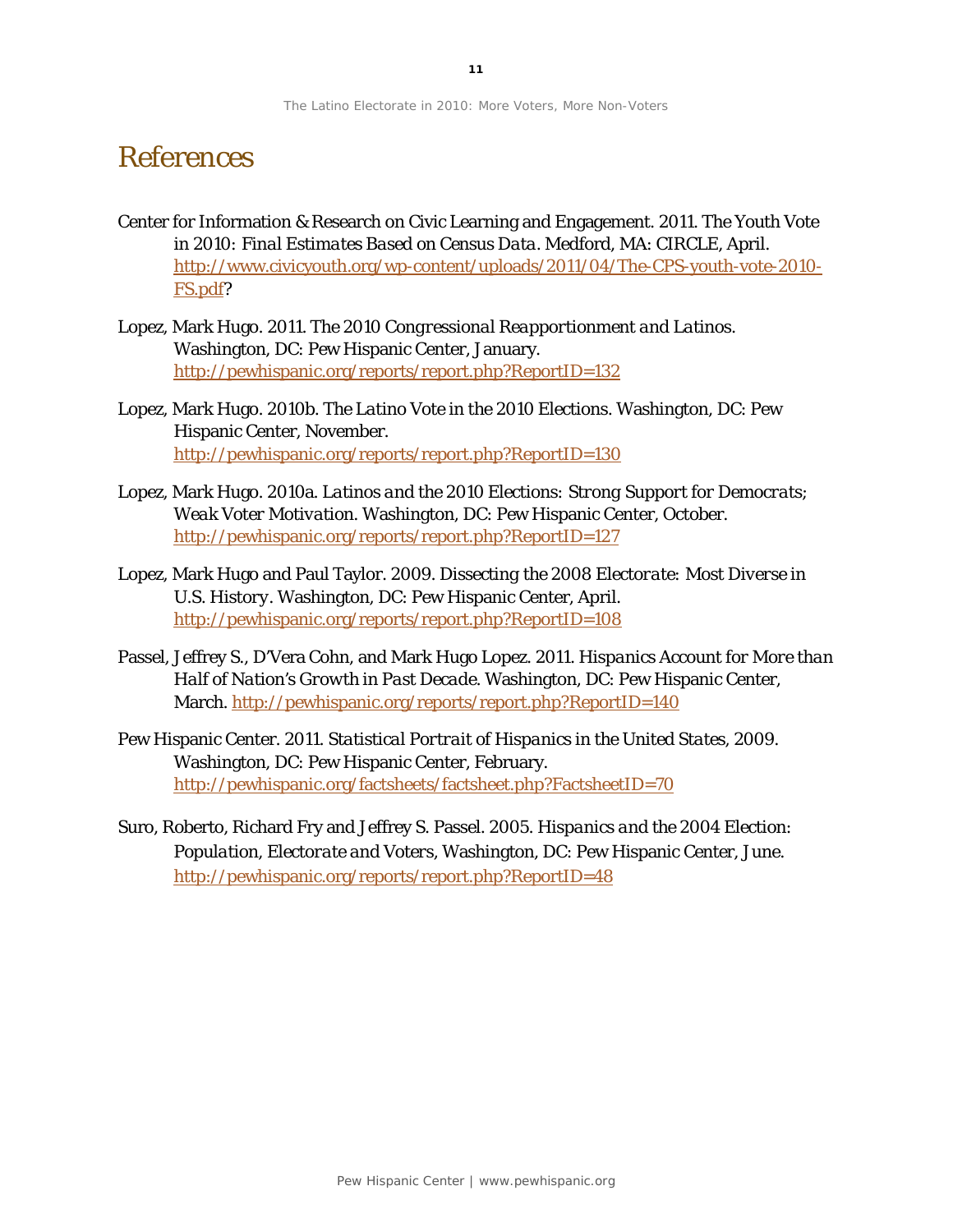## Appendix

#### Appendix Table 1 **Voting Age and Voting Eligible Population, 2010 and 2006** *(thousands)*

|                 | 2010    | 2006    | Change   | Change (%) |
|-----------------|---------|---------|----------|------------|
| All             |         |         |          |            |
| Voting age      | 229,690 | 220,603 | $+9,087$ | $+4.1$     |
| Voting eligible | 210,800 | 201,073 | $+9,727$ | $+4.8$     |
| White           |         |         |          |            |
| Voting age      | 155,680 | 152,998 | $+2,683$ | $+1.8$     |
| Voting eligible | 152,929 | 149,761 | $+3,168$ | $+2.1$     |
| <b>Black</b>    |         |         |          |            |
| Voting age      | 26,241  | 24,914  | $+1,327$ | $+5.3$     |
| Voting eligible | 24,782  | 23,643  | $+1,139$ | $+4.8$     |
| <b>Hispanic</b> |         |         |          |            |
| Voting age      | 32,457  | 28,945  | $+3,512$ | $+12.1$    |
| Voting eligible | 21,285  | 17,315  | $+3.970$ | $+22.9$    |
| Asian           |         |         |          |            |
| Voting age      | 10,827  | 9,701   | $+1,127$ | $+11.6$    |
| Voting eligible | 7,441   | 6,491   | $+951$   | $+14.6$    |

Notes: Voting age population refers to U.S. residents at least 18 years of age. Voting eligible population refers to U.S. citizens at least 18 years of age. White, black and Asian populations include only non-Hispanics who reported a single race. Native Americans and mixed-race groups not shown.

Source: Pew Research Center tabulations from the Current Population Survey, November Supplements

PEW RESEARCH CENTER

#### Appendix Table 2 **Number Registered and Number of Voters, 2010 and 2006**

*(thousands)*

|                 | 2010    | 2006    | Change   | Change (%) |
|-----------------|---------|---------|----------|------------|
| All             |         |         |          |            |
| Registered      | 137,263 | 135,847 | 1,417    | $+1.0$     |
| Voted           | 95,987  | 96,119  | $-132$   | $-0.1$     |
| White           |         |         |          |            |
| Registered      | 104,316 | 106,620 | $-2,304$ | $-2.2$     |
| Voted           | 74,372  | 77,280  | $-2,908$ | $-3.8$     |
| <b>Black</b>    |         |         |          |            |
| Registered      | 15,662  | 14,483  | 1,179    | $+8.1$     |
| Voted           | 10,908  | 9,761   | 1,147    | $+11.7$    |
| <b>Hispanic</b> |         |         |          |            |
| Registered      | 10,982  | 9,304   | 1,679    | $+18.0$    |
| Voted           | 6,646   | 5,595   | 1,051    | $+18.8$    |
| <b>Asians</b>   |         |         |          |            |
| Registered      | 3,691   | 3,167   | 524      | $+16.6$    |
| Voted           | 2,305   | 2,086   | 219      | $+10.5$    |

Note: White, black and Asian populations include only non-Hispanics who reported a single race. Native Americans and mixed-race groups not shown.

Source: Pew Research Center tabulations from the Current Population Survey, November Supplements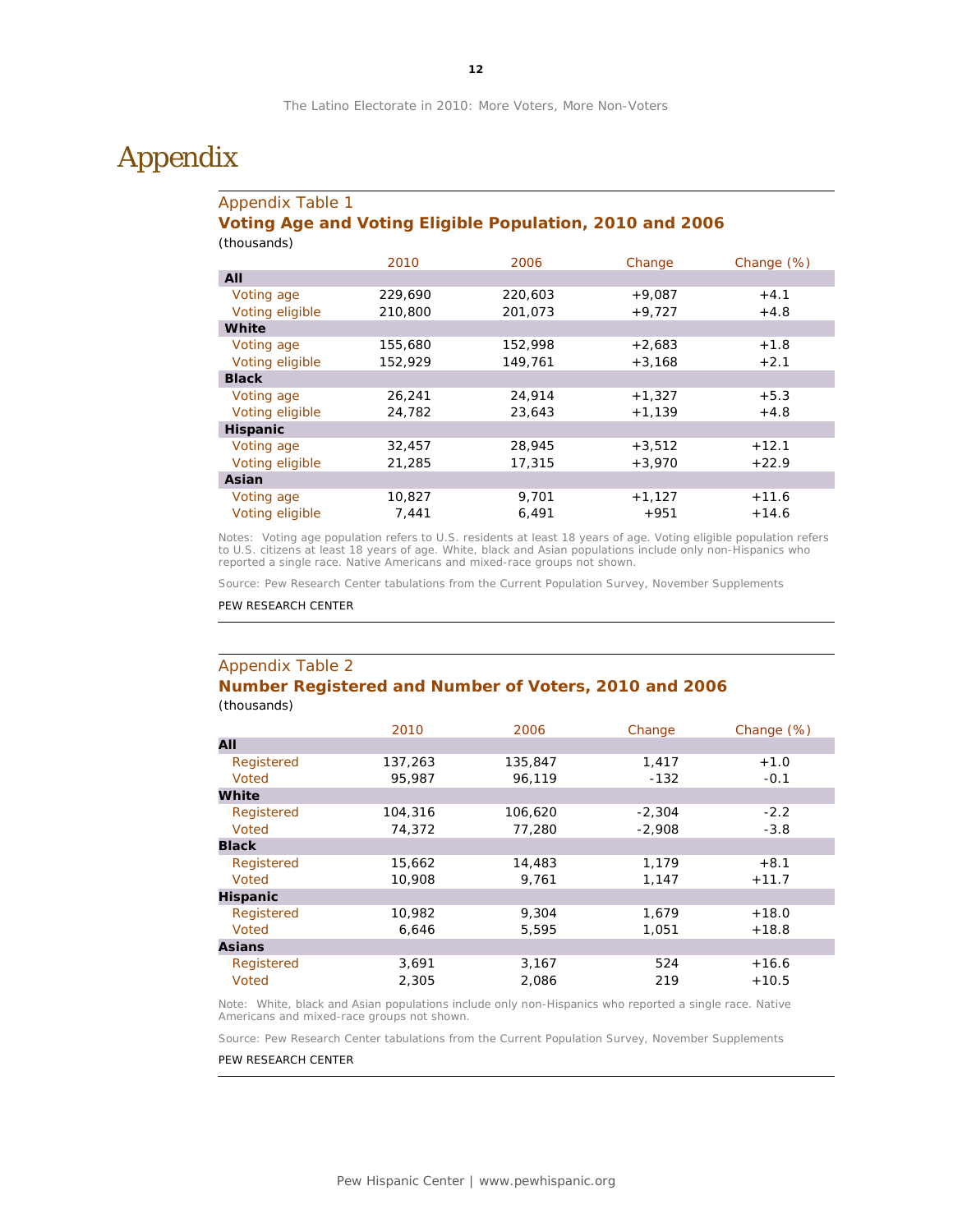#### Appendix Figure 1 **Demographic Composition of Voters, by Race and Ethnicity, 1986 to 2010** *(%)*



Note: White, black and Asian populations include only non-Hispanics who reported a single race. Native Americans and mixed-race groups not shown.

Source: Pew Research Center tabulations from the Current Population Survey, November Supplements data

PEW RESEARCH CENTER

#### Appendix Figure 2 **Demographic Composition of Eligible Voters, by Race and Ethnicity, 1986 to 2010**

*(%)*



Note: White, black and Asian populations include only non-Hispanics who reported a single race. Native Americans and mixed-race groups not shown.

Source: Pew Research Center tabulations from the Current Population Survey, November Supplements data

#### PEW RESEARCH CENTER

**13**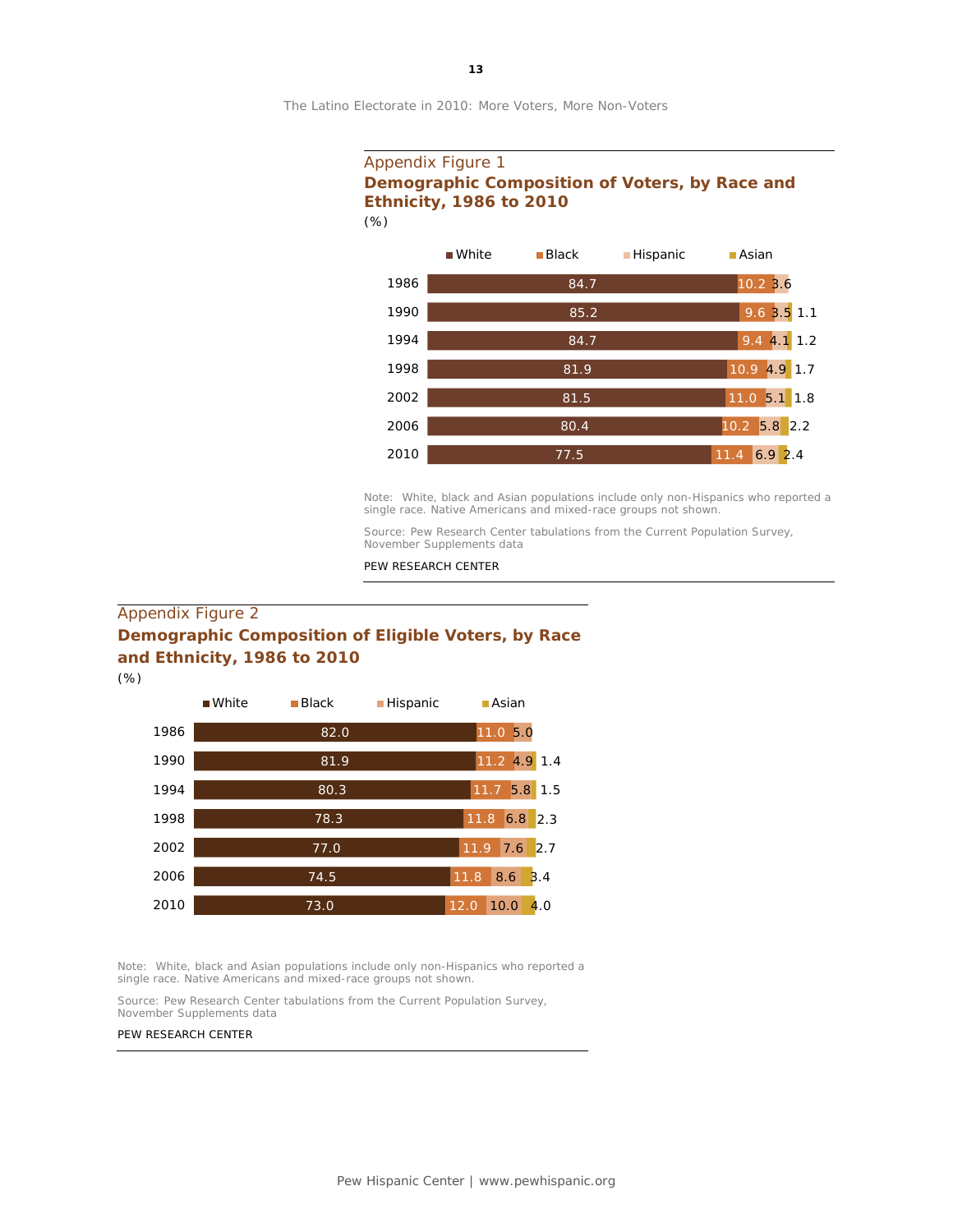#### Appendix Table 3 **Changes in the Composition of Latino Eligible Voters, 2010 and 2006** *(thousands)*

2010 2006 Change Change (%) **Voting Eligible** All 21,285 17,315 +3,970 +22.9 Naturalized citizen 5,750 4,392 +1,358 +30.9 U.S. born 15,535 12,923 +2,613 +20.2 Ages 18 to 22  $2,479$   $1,686$   $+793$   $+47.0$ 

Source: Pew Research Center tabulations from the Current Population Survey, November Supplements data.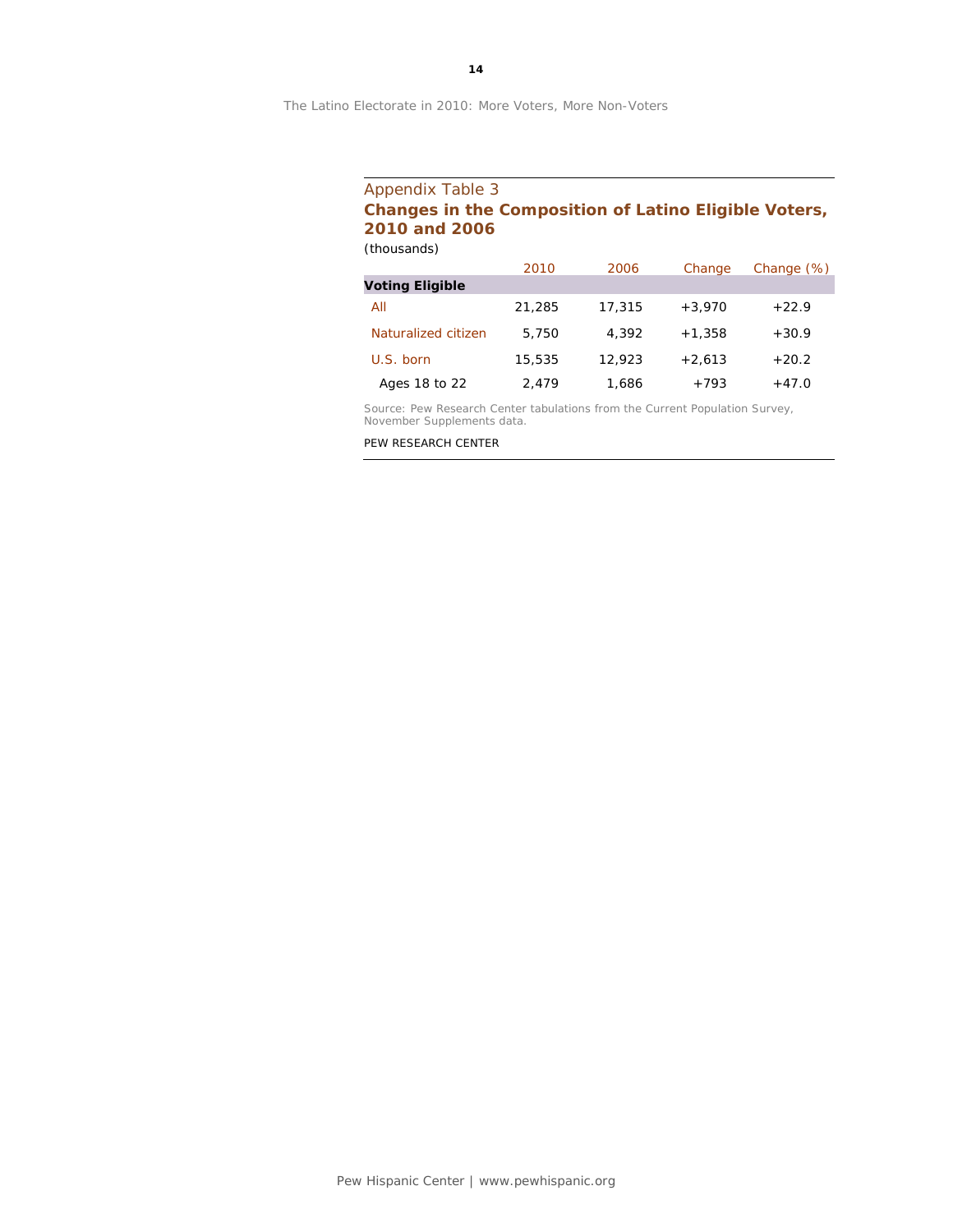#### Appendix Table 4 **Demographic Composition of Latino Voters, 2010 and 2006** *(thousands)*

2010 2006 **Total Latino Voters** 6,646 5,595 **Gender** Male 3,149 2,589 Female 3,498 3,006 **Age** 18-29 1,172 949 30-39 1,313 1,092 40-64 3,039 2,657 65+ 1,122 897 **Marital Status** Married 3,962 3,340 Widowed/Divorced/ Separated 1,123 1,058 Never Married 1,561 1,198 **Citizenship Status** U.S. citizen 4,541 4,087 Naturalized U.S. vateranzed 6.5. 2,106 1,508 **Educational Attainment** Less than high school 1,114 1,065 High school grad 1,762 1,491 Some college 2,095 1,759 College or more 1,676 1,280 **Hispanic Origin** Mexican 3,650 3,147 Puerto Rican 901 738 Cuban 481 294 Central/South Elentral 2001<br>
American 1,077 842<br>
Other Spanish 537 575 Other Spanish **Annual Family Income** Less than 20k 1,210 705 20k to 49k 2,244 1,654 50k to 99k 2,128 1,728 100k or more 1,064 788 **Employment Status** In Labor Force 4,543 3,924 Employed 4,094 3,806 Unemployed 449 119 Not in labor force 2,103 1,671 **Duration of Residence** Before 1990 1,512 1,261 1990 to 1999 456 217 2000 or later 137 30

Note: Family income not adjusted for inflation.

Source: Pew Research Center tabulations from the Current Population Survey, November Supplements

#### PEW RESEARCH CENTER

| Appendix Table 5                  |
|-----------------------------------|
| Latino Voter Turnout Rate, by     |
| Demographic Groups, 2010 and 2006 |

*(% among eligible voters)*

|                                          | 2010 | 2006 |
|------------------------------------------|------|------|
| <b>Total Latino</b>                      |      |      |
|                                          | 31.2 | 32.3 |
| Gender                                   |      |      |
| Male                                     | 29.6 | 31.0 |
| Female                                   | 32.8 | 33.5 |
| Age                                      |      |      |
| 18-29                                    | 17.6 | 18.6 |
| 30-39                                    | 29.4 | 30.2 |
| $40 - 64$                                | 38.9 | 39.7 |
| $65+$                                    | 47.8 | 46.9 |
| <b>Marital Status</b>                    |      |      |
| <b>Married</b>                           | 38.4 | 37.2 |
| Widowed/Divorced/                        | 31.4 | 33.8 |
| Separated                                |      |      |
| <b>Never Married</b>                     | 21.1 | 23.0 |
| <b>Citizenship Status</b>                |      |      |
| U.S. citizen                             | 29.2 | 31.6 |
| Naturalized U.S.                         | 36.6 | 34.3 |
| citizen<br><b>Educational Attainment</b> |      |      |
| Less than high                           |      |      |
| school                                   | 22.5 | 24.1 |
| High school grad                         | 25.8 | 26.6 |
| Some college                             | 33.9 | 36.8 |
| College graduate                         | 50.3 | 51.3 |
| <b>Hispanic Origin</b>                   |      |      |
| Mexican                                  | 28.7 | 30.9 |
| <b>Puerto Rican</b>                      | 29.6 | 29.7 |
| Cuban                                    | 49.3 | 35.1 |
| Central/South                            |      |      |
| American                                 | 33.0 | 33.4 |
| <b>Other Spanish</b>                     | 42.5 | 45.0 |
| <b>Annual Family Income</b>              |      |      |
| Less than 20k                            | 25.7 | 24.1 |
| 20k to 49k                               | 28.1 | 30.1 |
| 50k to 99k                               | 34.1 | 41.8 |
| 100k or more                             | 45.3 | 52.2 |
| <b>Employment Status</b>                 |      |      |
| In Labor Force                           | 31.3 | 32.4 |
| Employed                                 | 31.9 | 32.8 |
| Unemployed                               | 26.7 | 22.8 |
| Not in labor force                       | 31.0 | 32.1 |
| <b>Duration of Residence</b>             |      |      |
| Before 1990                              | 40.8 | 37.4 |
| 1990 to 1999                             | 32.5 | 24.8 |
| 2000 or later                            | 21.5 | 20.6 |

Note: Family income not adjusted for inflation.

Source: Pew Research Center tabulations from the Current Population Survey, November Supplements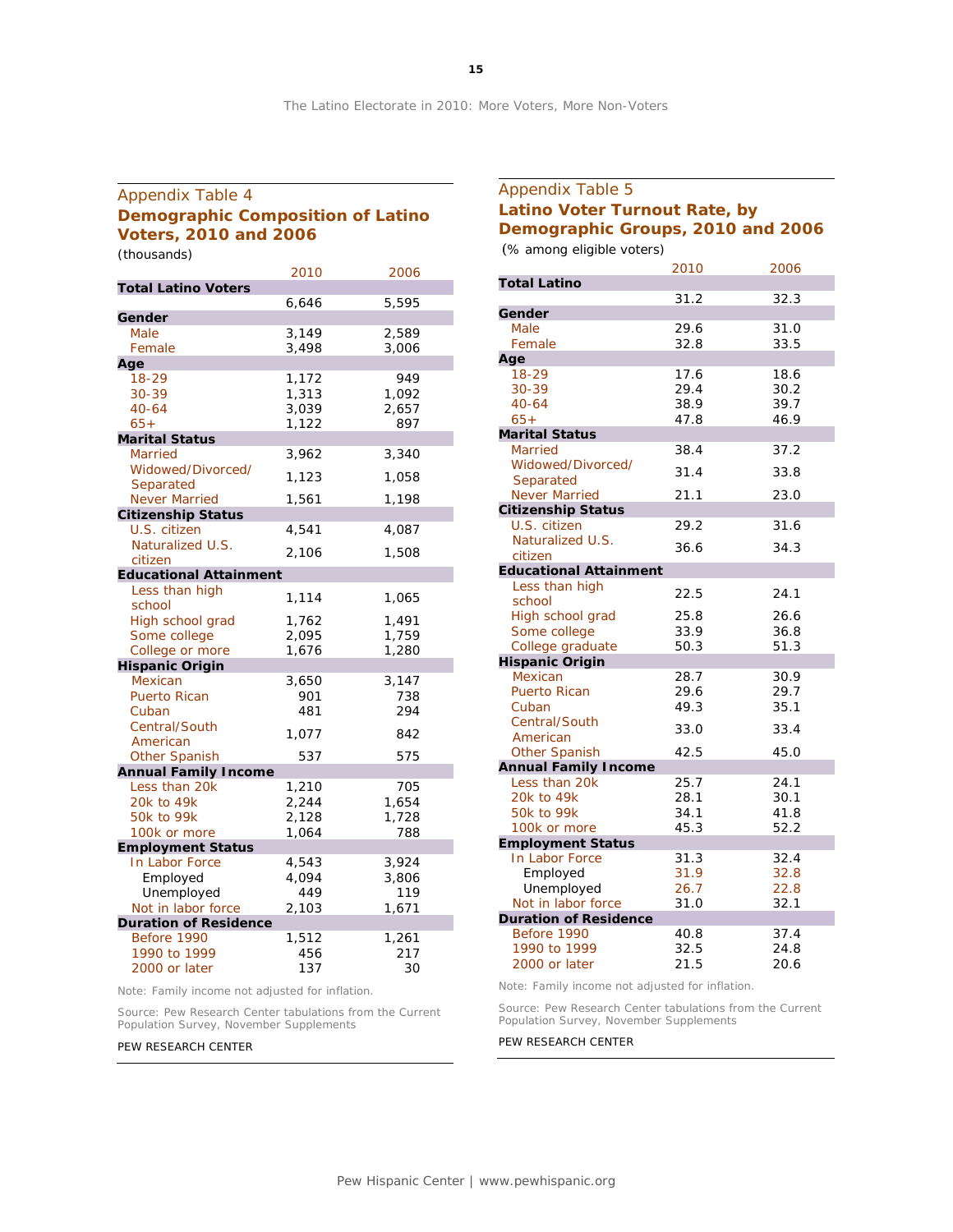#### Appendix Table 6

#### **Demographic Composition of Voters, by Race and Ethnicity, 2010** *(thousands)*

|                               | All    | Hispanic | White  | <b>Black</b> | Asian |
|-------------------------------|--------|----------|--------|--------------|-------|
| <b>Total</b>                  |        |          |        |              |       |
|                               | 95,987 | 6,646    | 74,372 | 10,908       | 2,305 |
| Gender                        |        |          |        |              |       |
| Male                          | 45,392 | 3,149    | 35,781 | 4,489        | 1,149 |
| Female                        | 50,595 | 3,498    | 38,590 | 6,419        | 1,156 |
| Age                           |        |          |        |              |       |
| 18-29                         | 10,830 | 1,172    | 7,297  | 1,749        | 273   |
| $30 - 39$                     | 12,779 | 1,313    | 9,005  | 1,768        | 386   |
| $40 - 64$                     | 49,443 | 3,039    | 38,769 | 5,595        | 1,214 |
| $65+$                         | 22,935 | 1,122    | 19,300 | 1,797        | 432   |
| <b>Marital Status</b>         |        |          |        |              |       |
| <b>Married</b>                | 61,233 | 3,962    | 50,244 | 4,441        | 1,642 |
| Widowed/Divorced/             | 18,101 | 1,123    | 13,518 | 2,865        | 229   |
| Separated                     |        |          |        |              |       |
| <b>Never Married</b>          | 16,653 | 1,561    | 10,609 | 3,602        | 434   |
| <b>Citizenship Status</b>     |        |          |        |              |       |
| U.S. citizen                  | 89,740 | 4,541    | 72,495 | 10,231       | 807   |
| Naturalized U.S. citizen      | 6,247  | 2,106    | 1,877  | 678          | 1,498 |
| <b>Educational Attainment</b> |        |          |        |              |       |
| Less than high school         | 5,665  | 1,114    | 3,079  | 1,223        | 101   |
| High school grad              | 25,015 | 1,762    | 19,285 | 3,253        | 309   |
| Some college                  | 29,015 | 2,095    | 21,927 | 3,865        | 490   |
| College or more               | 36,292 | 1,676    | 30,081 | 2,567        | 1,405 |
| <b>Annual Family Income</b>   |        |          |        |              |       |
| Less than 20k                 | 11,795 | 1,210    | 7,497  | 2,654        | 162   |
| 20k to 49k                    | 28,416 | 2,244    | 21,061 | 4,071        | 517   |
| 50k to 99k                    | 33,083 | 2,128    | 26,597 | 3,027        | 757   |
| 100k or more                  | 22,693 | 1,064    | 19,216 | 1,156        | 869   |
| <b>Employment Status</b>      |        |          |        |              |       |
| In Labor Force                | 63,037 | 4,543    | 48,359 | 7,307        | 1,600 |
| Employed                      | 58,776 | 4,094    | 45,657 | 6,426        | 1,487 |
| Unemployed                    | 4,261  | 449      | 2,702  | 881          | 113   |
| Not in labor force            | 32,950 | 2,103    | 26,013 | 3,601        | 705   |

Note: White, black and Asian populations include only non-Hispanics who reported a single race. Native Americans and mixed-race groups not shown. Family income not adjusted for inflation.

Source: Pew Research Center tabulations from the Current Population Survey, November Supplements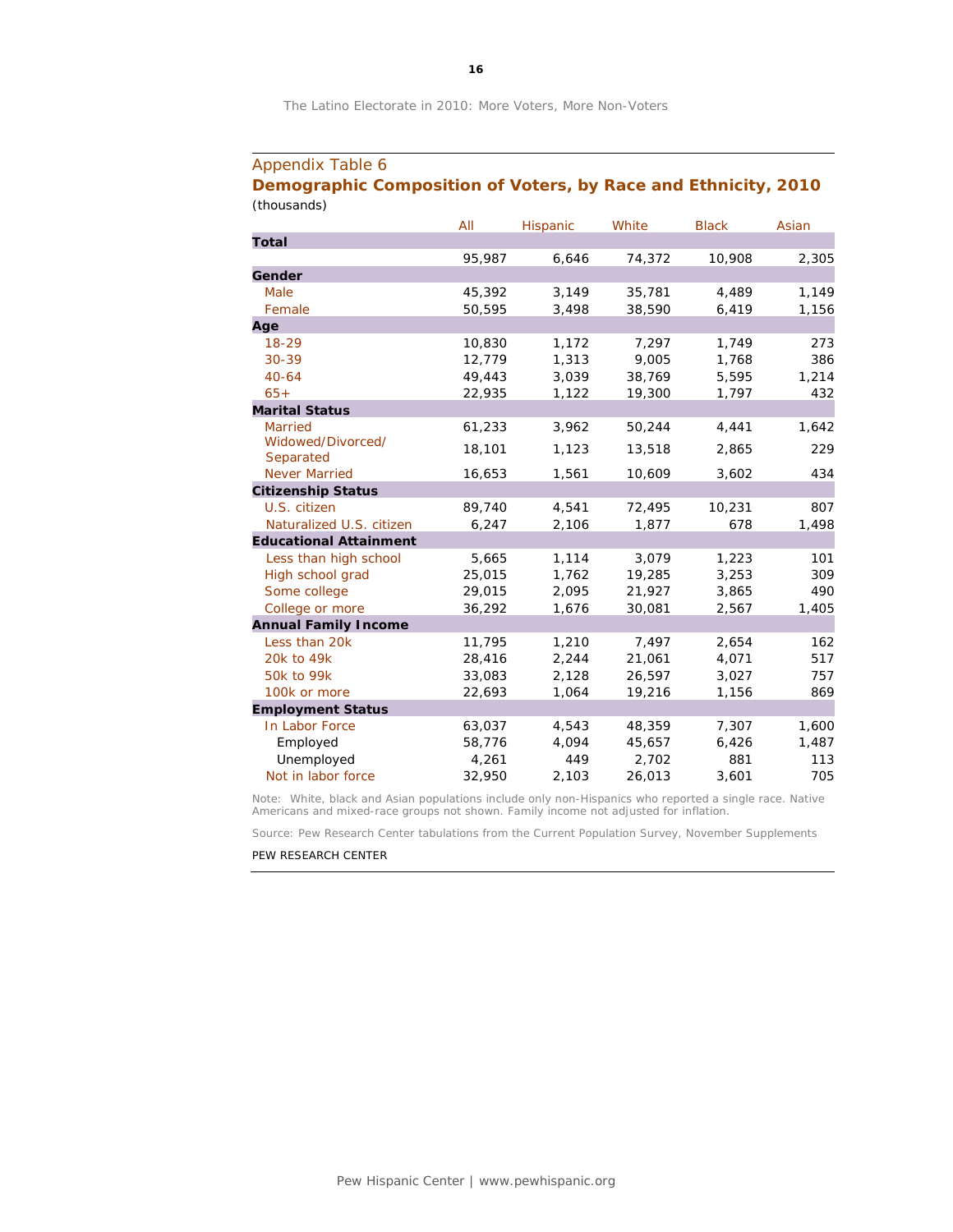#### Appendix Table 7 **Demographic Composition of Eligible Voters, by Race and Ethnicity, 2010** *(thousands)*

|                                | All     | Hispanic | White   | <b>Black</b> | Asian |
|--------------------------------|---------|----------|---------|--------------|-------|
| <b>Total</b>                   |         |          |         |              |       |
|                                | 210,800 | 21,285   | 152,929 | 24,782       | 7,441 |
| Gender                         |         |          |         |              |       |
| Male                           | 101,279 | 10,634   | 74,071  | 10,985       | 3,524 |
| Female                         | 109,521 | 10,651   | 78,858  | 13,798       | 3,917 |
| Age                            |         |          |         |              |       |
| $18 - 29$                      | 45,220  | 6,651    | 29,357  | 6,355        | 1,544 |
| 30-39                          | 33,832  | 4,468    | 22,744  | 4,432        | 1,343 |
| $40 - 64$                      | 94,003  | 7,818    | 70,258  | 10,812       | 3,412 |
| $65+$                          | 37,745  | 2,347    | 30,569  | 3,183        | 1,142 |
| <b>Marital Status</b>          |         |          |         |              |       |
| <b>Married</b>                 | 113,422 | 10,313   | 88,148  | 8,485        | 4,580 |
| Widowed/Divorced/<br>Separated | 41,175  | 3,576    | 29,930  | 5,865        | 881   |
| <b>Never Married</b>           | 56,203  | 7,395    | 34,851  | 10,432       | 1,980 |
| <b>Citizenship Status</b>      |         |          |         |              |       |
| U.S. citizen                   | 193,897 | 15,535   | 148,465 | 23,151       | 2,584 |
| Naturalized U.S. citizen       | 16,903  | 5,750    | 4,464   | 1,631        | 4,857 |
| <b>Educational Attainment</b>  |         |          |         |              |       |
| Less than high school          | 22,586  | 4,948    | 12,601  | 3,782        | 731   |
| High school grad               | 65,951  | 6,829    | 47,455  | 8,713        | 1,507 |
| Some college                   | 62,655  | 6,172    | 45,524  | 7,791        | 1,720 |
| College or more                | 59,608  | 3,335    | 47,349  | 4,496        | 3,484 |
| <b>Annual Family Income</b>    |         |          |         |              |       |
| Less than 20k                  | 36,687  | 4,718    | 22,656  | 7,482        | 826   |
| 20k to 49k                     | 67,955  | 7,985    | 47,471  | 9,143        | 2,027 |
| 50k to 99k                     | 66,461  | 6,232    | 50,610  | 5,967        | 2,297 |
| 100k or more                   | 39,697  | 2,350    | 32,192  | 2,190        | 2,290 |
| <b>Employment Status</b>       |         |          |         |              |       |
| In Labor Force                 | 138,161 | 14,503   | 99,950  | 15,852       | 4,985 |
| Employed                       | 126,477 | 12,821   | 92,771  | 13,678       | 4,639 |
| Unemployed                     | 11,684  | 1,682    | 7,179   | 2,173        | 346   |
| Not in labor force             | 72,639  | 6,782    | 52,979  | 8,931        | 2,456 |

Note: White, black and Asian populations include only non-Hispanics who reported a single race. Native Americans and mixed-race groups not shown. Family income not adjusted for inflation.

Source: Pew Research Center tabulations from the Current Population Survey, November Supplements